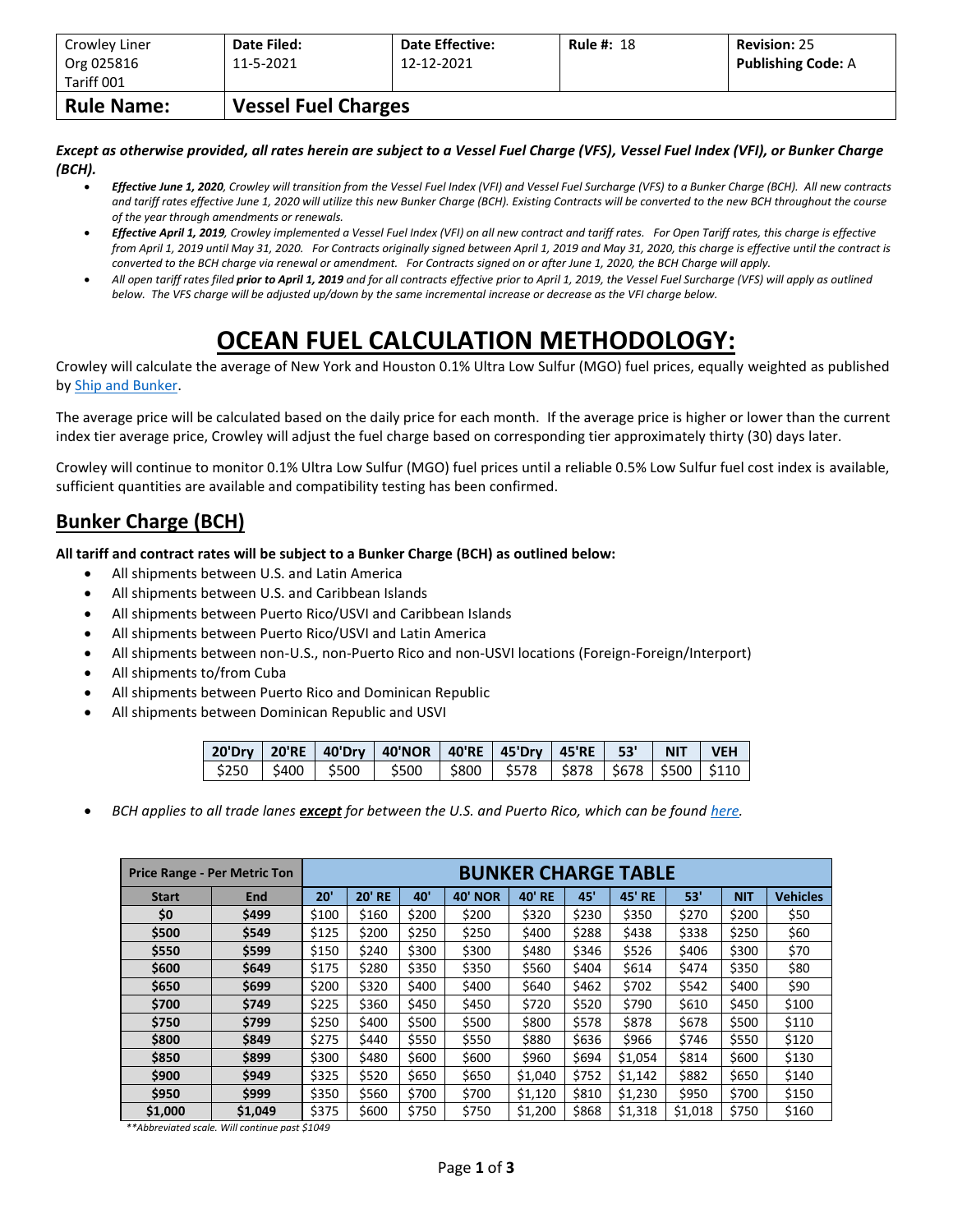| Crowley Liner     | Date Filed:                | <b>Date Effective:</b> | <b>Rule #: 18</b> | <b>Revision: 25</b>       |
|-------------------|----------------------------|------------------------|-------------------|---------------------------|
| Org 025816        | 11-5-2021                  | 12-12-2021             |                   | <b>Publishing Code: A</b> |
| Tariff 001        |                            |                        |                   |                           |
| <b>Rule Name:</b> | <b>Vessel Fuel Charges</b> |                        |                   |                           |

## **Vessel Fuel Index (VFI)**

**All tariff and contract rates will be subject to a Vessel Fuel Index (VFI) charge as outlined below:**

- All shipments between U.S. and Latin America
- All shipments between U.S. and Caribbean Islands
- All shipments between Puerto Rico/USVI and Caribbean Islands
- All shipments between Puerto Rico/USVI and Latin America
- All shipments between non-U.S., non-Puerto Rico and non-USVI locations (Foreign-Foreign/Interport)
- All shipments to/from Cuba
- All shipments between Puerto Rico and Dominican Republic
- All shipments between Dominican Republic and USVI

|  | 20'Dry   20'RE   40'Dry   40'NOR   40'RE   45'Dry   45'RE     53'     NIT   VEH |  |  |  |
|--|---------------------------------------------------------------------------------|--|--|--|
|  | \$475   \$678   \$950   \$950  \$1,355  \$1,082  \$1,507  \$1,272  \$950  \$148 |  |  |  |

• *VFI applies to all trade lanes except for between the U.S. and Puerto Rico, which can be foun[d here.](https://www.crowley.com/logistics/resources/rates-tariffs/stb/#18-1-vessel-fuel-surcharge-between-the-continental-us-and-puerto-rico)*

|              | <b>Price Range - Per Metric Ton</b> | VESSEL FUEL INDEX TABLE |               |         |                |         |         |               |         |            |                 |
|--------------|-------------------------------------|-------------------------|---------------|---------|----------------|---------|---------|---------------|---------|------------|-----------------|
| <b>Start</b> | <b>End</b>                          | 20'                     | <b>20' RE</b> | 40'     | <b>40' NOR</b> | 40' RE  | 45'     | <b>45' RE</b> | 53'     | <b>NIT</b> | <b>Vehicles</b> |
| \$0          | \$499                               | \$325                   | \$438         | \$650   | \$650          | \$875   | \$734   | \$979         | \$864   | \$650      | \$88            |
| \$500        | \$549                               | \$350                   | \$478         | \$700   | \$700          | \$955   | \$792   | \$1,067       | \$932   | \$700      | \$98            |
| \$550        | \$599                               | \$375                   | \$518         | \$750   | \$750          | \$1,035 | \$850   | \$1,155       | \$1,000 | \$750      | \$108           |
| \$600        | \$649                               | \$400                   | \$558         | \$800   | \$800          | \$1,115 | \$908   | \$1,243       | \$1,068 | \$800      | \$118           |
| \$650        | \$699                               | \$425                   | \$598         | \$850   | \$850          | \$1,195 | \$966   | \$1,331       | \$1,136 | \$850      | \$128           |
| \$700        | \$749                               | \$450                   | \$638         | \$900   | \$900          | \$1,275 | \$1,024 | \$1,419       | \$1,204 | \$900      | \$138           |
| \$750        | \$799                               | \$475                   | \$678         | \$950   | \$950          | \$1,355 | \$1,082 | \$1,507       | \$1,272 | \$950      | \$148           |
| \$800        | \$849                               | \$500                   | \$718         | \$1,000 | \$1,000        | \$1,435 | \$1,140 | \$1,595       | \$1,340 | \$1,000    | \$158           |
| \$850        | \$899                               | \$525                   | \$758         | \$1,050 | \$1,050        | \$1,515 | \$1,198 | \$1,683       | \$1,408 | \$1,050    | \$168           |
| \$900        | \$949                               | \$550                   | \$798         | \$1,100 | \$1,100        | \$1,595 | \$1,256 | \$1,771       | \$1,476 | \$1,100    | \$178           |
| \$950        | \$999                               | \$575                   | \$838         | \$1,150 | \$1,150        | \$1,675 | \$1,314 | \$1,859       | \$1,544 | \$1,150    | \$188           |
| \$1,000      | \$1,049                             | \$600                   | \$878         | \$1,200 | \$1,200        | \$1,755 | \$1,372 | \$1,947       | \$1,612 | \$1,200    | \$198           |

*\*\*Abbreviated scale. Will continue past \$1049*